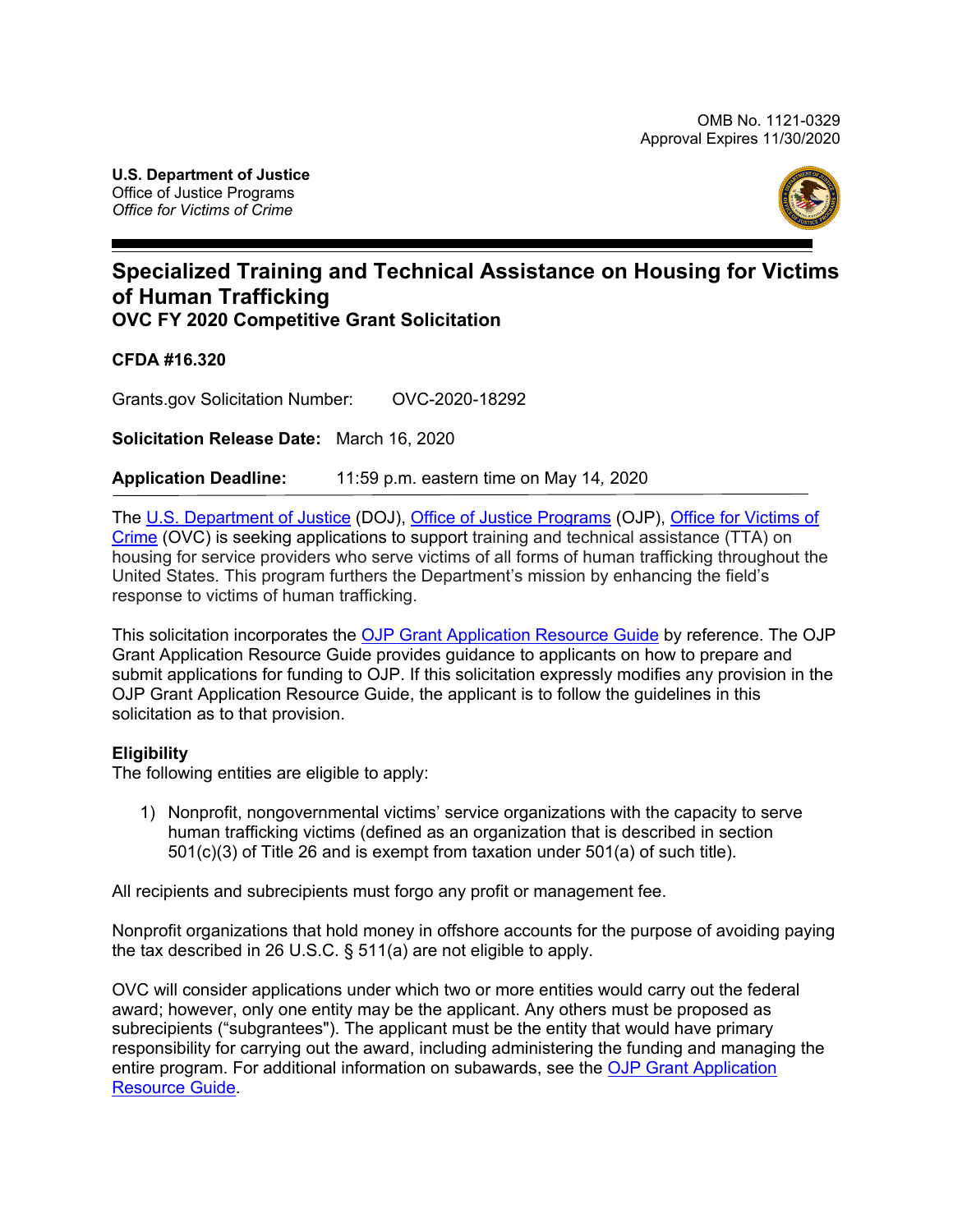# **Contact Information**

For technical assistance with submitting an application, contact the Grants.gov Customer Support Hotline at 800–518–4726, 606–545–5035, at [https://www.grants.gov/web/grants/support.html,](https://www.grants.gov/web/grants/support.html) or at [support@grants.gov.](mailto:support@grants.gov) The Grants.gov Support Hotline operates 24 hours a day, 7 days a week, except on federal holidays.

An applicant that experiences unforeseen Grants.gov technical issues beyond its control that prevent it from submitting its application by the deadline must email the OVC contact identified below **within 24 hours after the application deadline** to request approval to submit its application after the deadline. Additional information on reporting technical issues appears under "Experiencing Unforeseen Grants.gov Technical Issues" in the "How To Apply" (Grants.gov) section in the [OJP Grant Application Resource Guide.](https://www.ojp.gov/funding/Apply/Resources/Grant-App-Resource-Guide.htm#howToApply)

For assistance with any other requirements of this solicitation, contact the National Criminal Justice Reference Service (NCJRS) Response Center: toll free at 800–851–3420; via TTY at 301–240–6310 (hearing impaired only); email to grants@ncjrs.gov; fax to 301–240–5830; or web chat at https://webcontact.ncjrs.gov/ncjchat/chat.jsp. The NCJRS Response Center operates from 10:00 a.m.–6:00 p.m. eastern time, Monday through Friday, and from 10:00 a.m.–8:00 p.m. eastern time on the solicitation closing date.

### **Pre-Application Webinar**

OVC will conduct one pre-application webinar on Monday, March 30, 2020, from 3:00 p.m. to 4:00 p.m. eastern time. Participation in the webinar is optional. OVC staff will review the solicitation requirements and conduct a question and answer session with interested potential applicants. You may register for the webinar at https://www.ovc.gov/grants/webinars.html.

### **Deadline Details**

Applicants must register with Grants.gov at<https://www.grants.gov/web/grants/register.html> prior to submitting an application. All applications are due by 11:59 p.m. eastern time on May 14, 2020.

To be considered timely, an application must be submitted by the application deadline using Grants.gov, and the applicant must have received a validation message from Grants.gov that indicates successful and timely submission. OJP urges applicants to submit applications at least 72 hours prior to the application due date, to allow time for the applicant to receive validation messages or rejection notifications from Grants.gov, and to correct in a timely fashion any problems that may have caused a rejection notification.

An applicant must use the **Add Attachment** button to attach a file to its application. Do not click the paperclip icon to attach files. This action will not attach the files to the application. After adding an attachment, select the **View Attachment** button to confirm you attached the correct file. To remove the file, select the **Delete Attachment** button.

OJP encourages all applicants to read this [Important Notice: Applying for Grants in Grants.gov.](https://ojp.gov/funding/Apply/Grants-govInfo.htm)

For additional information, see the "How to Apply (Grants.gov)" section in the OJP Grant [Application Resource Guide.](https://www.ojp.gov/funding/Apply/Resources/Grant-App-Resource-Guide.htm#howToApply)

 $\mathfrak{p}$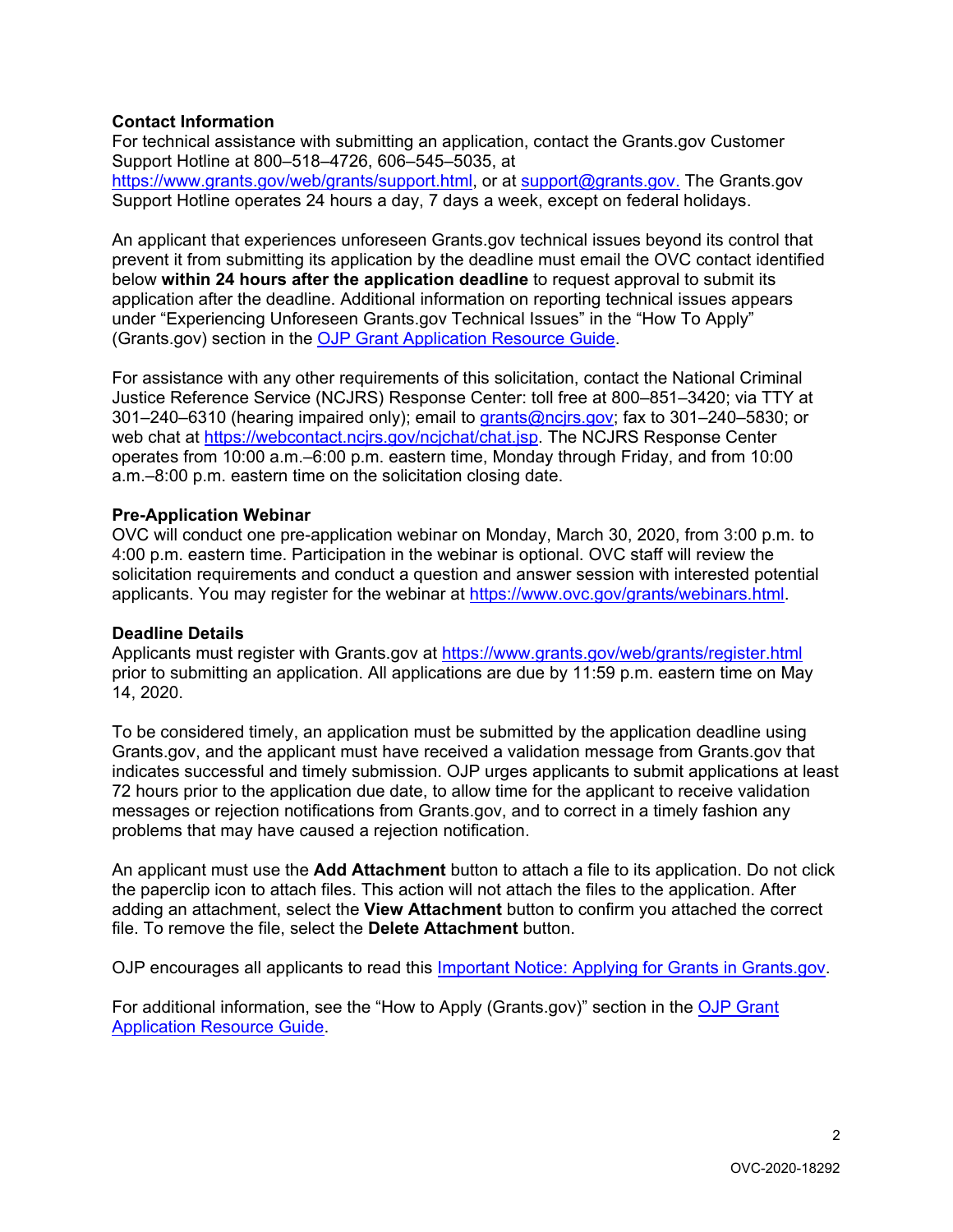# Contents

| А.                                                                             |  |
|--------------------------------------------------------------------------------|--|
|                                                                                |  |
|                                                                                |  |
|                                                                                |  |
|                                                                                |  |
|                                                                                |  |
| В.                                                                             |  |
|                                                                                |  |
|                                                                                |  |
|                                                                                |  |
|                                                                                |  |
|                                                                                |  |
| Limitation on Use of Award Funds for Employee Compensation; Waiver7            |  |
| Prior Approval, Planning, and Reporting of Conference/Meeting/Training Costs 7 |  |
|                                                                                |  |
| C.                                                                             |  |
| D.                                                                             |  |
|                                                                                |  |
|                                                                                |  |
| Е.                                                                             |  |
|                                                                                |  |
|                                                                                |  |
|                                                                                |  |
|                                                                                |  |
|                                                                                |  |
|                                                                                |  |
| General Information About Post-Federal Award Reporting Requirements 13         |  |
| G.                                                                             |  |
| Η.                                                                             |  |
| Freedom of Information and Privacy Act (5 U.S.C. 552 and 5 U.S.C. 552a) 13     |  |
|                                                                                |  |
|                                                                                |  |
|                                                                                |  |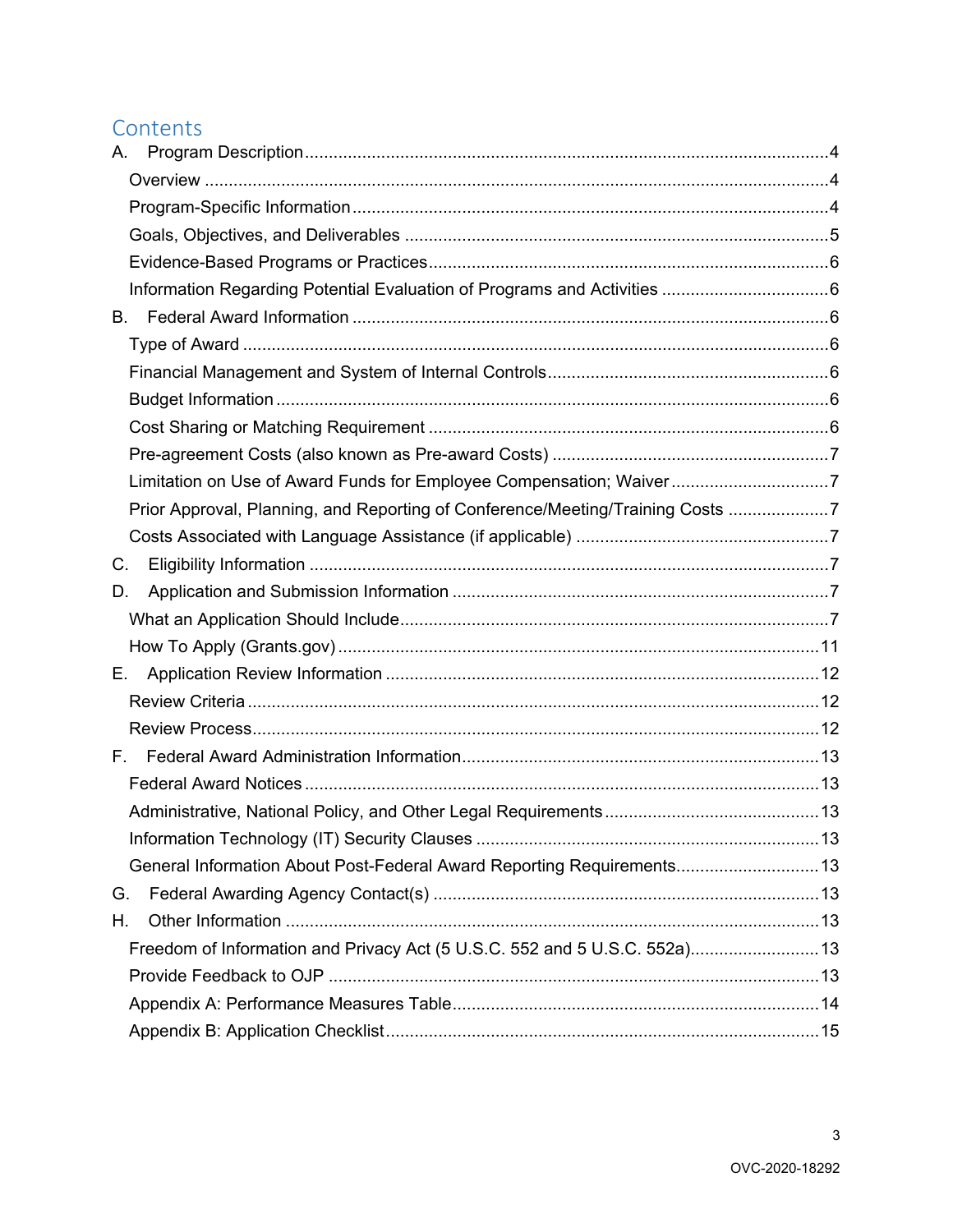# **OVC FY 2020 Specialized Training and Technical Assistance on Housing for Victims of Human Trafficking (CFDA # 16.320)**

# <span id="page-3-0"></span>**Program Description**

# <span id="page-3-1"></span>**Overview**

OVC's mission is to enhance the Nation's capacity to assist crime victims and provide leadership in changing policies and practices to promote justice and healing for all victims of crime. OVC achieves this mission, in part, by administering discretionary award programs supported by the federal Crime Victims Fund to develop innovative training and technical assistance (TTA), and to provide direct services to improve the overall quality of victim assistance.

This program will support the provision of TTA on housing for human trafficking victims to service providers.

**Statutory Authority:** This program is authorized by 22 U.S.C. § 7105(b)(2).

# <span id="page-3-2"></span>**Program-Specific Information**

The purpose of this program is to develop, expand, or strengthen victim service programs for victims of human trafficking by supporting the delivery of specialized TTA to victim serviceproviding agencies and organizations to enhance their ability to provide appropriate housing for victims of human trafficking.

Under the Trafficking Victims Protection Act of 2000 (TVPA), a victim of trafficking is defined as a person who has been subjected to a "severe form of trafficking in persons," which, as defined in 22 U.S.C. § 7102(11), means—

- sex trafficking in which a commercial sex act is induced by force, fraud, or coercion, or in which the person induced to perform such an act has not attained 18 years of age; or
- the recruitment, harboring, transportation, provision, or obtaining of a person for labor or services through the use of force, fraud, or coercion for the purpose of subjection to involuntary servitude, peonage, debt bondage, or slavery.

The selected applicant will work with victim service providers assisting trafficking victims, with priority support given to OVC human trafficking grantees, to identify challenges and opportunities to better meet the full range of housing needs of survivors of human trafficking. The selected applicant must be able to assist service providers on a national scale in leveraging existing federal, state, local, and private housing programs and initiatives that trafficking survivors may qualify for, and should demonstrate partnerships with relevant housing stakeholders. Applicants must demonstrate knowledge of a range of emergency, short-term, and long-term housing and shelter options and models, including transitional housing, rental assistance, and others. Applicants should explicitly address how they will assist OVC human trafficking grantees and other service providers as they address the housing needs of diverse victims of trafficking.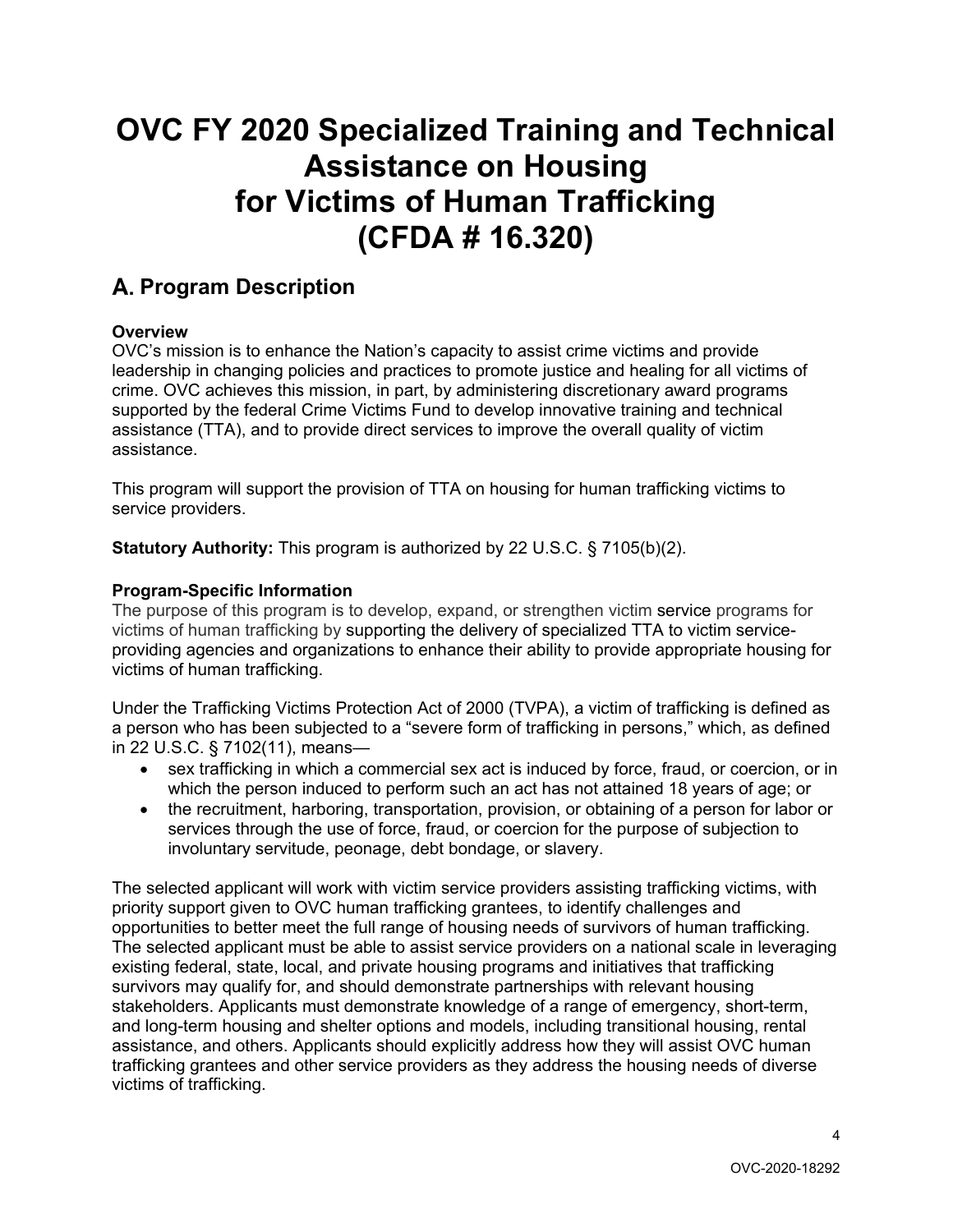In particular, applicants should describe how they will provide intensive support to organizations (and their program partners) funded under [OVC's FY 2020 Housing Assistance Grants for](https://www.ovc.gov/grants/pdftxt/FY-2020-Housing-Assistance-Grants-for-Victims-of-Human-Trafficking.pdf)  [Victims of Human Trafficking](https://www.ovc.gov/grants/pdftxt/FY-2020-Housing-Assistance-Grants-for-Victims-of-Human-Trafficking.pdf) program as they seek to meet their program goals and objectives. Intensive support for these grantees will include—

- facilitating peer-to-peer connection and proactive technical assistance regarding program planning, implementation, and problem solving around identified challenges in meeting program expectations;
- providing analysis and feedback on housing policies and procedures for all grantees under this program, and assisting grantees in revising policies and procedures accordingly for submission to OVC;
- sharing resources related to compliance with applicable federal civil rights statutes in housing programs;
- helping grantees navigate national and local systems related to housing and homelessness, and facilitating partnerships with key stakeholders in those systems;
- assistance with identifying partnerships to assist with supportive services and permanent housing for clients;
- developing and delivering training for grantee staff, partner staff, or service providers funded through the program; and
- supporting grantees in the effective administration of grant funds and developing sustainability planning for housing programs.

The grantee will be required to work with OVC, its dedicated TTA providers, and other relevant partners to fulfill the requirements outlined in the following section.

# <span id="page-4-0"></span>**Goals, Objectives, and Deliverables**

The primary goal of this program is to develop, expand, or strengthen victim service programs for victims of human trafficking, including programs that provide trauma-informed services, by providing specialized TTA to organizations providing housing services to victims of human trafficking.

The objective in providing TTA is to assist organizations in achieving increased safety, independence, self-sufficiency, and well-being of their clients.

Program deliverables are services provided, measured semiannually by TTA requests received, TTA requests delivered, type of TTA provided, number of persons trained, and other key data points.

The goals, objectives, and deliverables are directly related to the performance measures that demonstrate the results of the work completed, as discussed under [What an Application Should](#page-6-6)  [Include.](#page-6-6)

### **Lobbying, Promoting, or Advocating the Legalization/Regulation of Prostitution**

Pursuant to 22 U.S.C § 7110(g), the Federal Government is opposed to prostitution and related activities, which are inherently harmful and dehumanizing and contribute to the phenomenon of trafficking in persons. U.S. nongovernmental organizations and their subgrantees cannot use U.S. Government funds to promote, support, or advocate the legalization or practice of prostitution as a legitimate form of work. Foreign nongovernmental organizations and their subgrantees that receive U.S. Government funds to fight trafficking in persons cannot lobby for, promote, or advocate the legalization or regulation of prostitution as a legitimate form of work. It is the responsibility of the primary grantee to ensure these criteria are met by its subgrantees.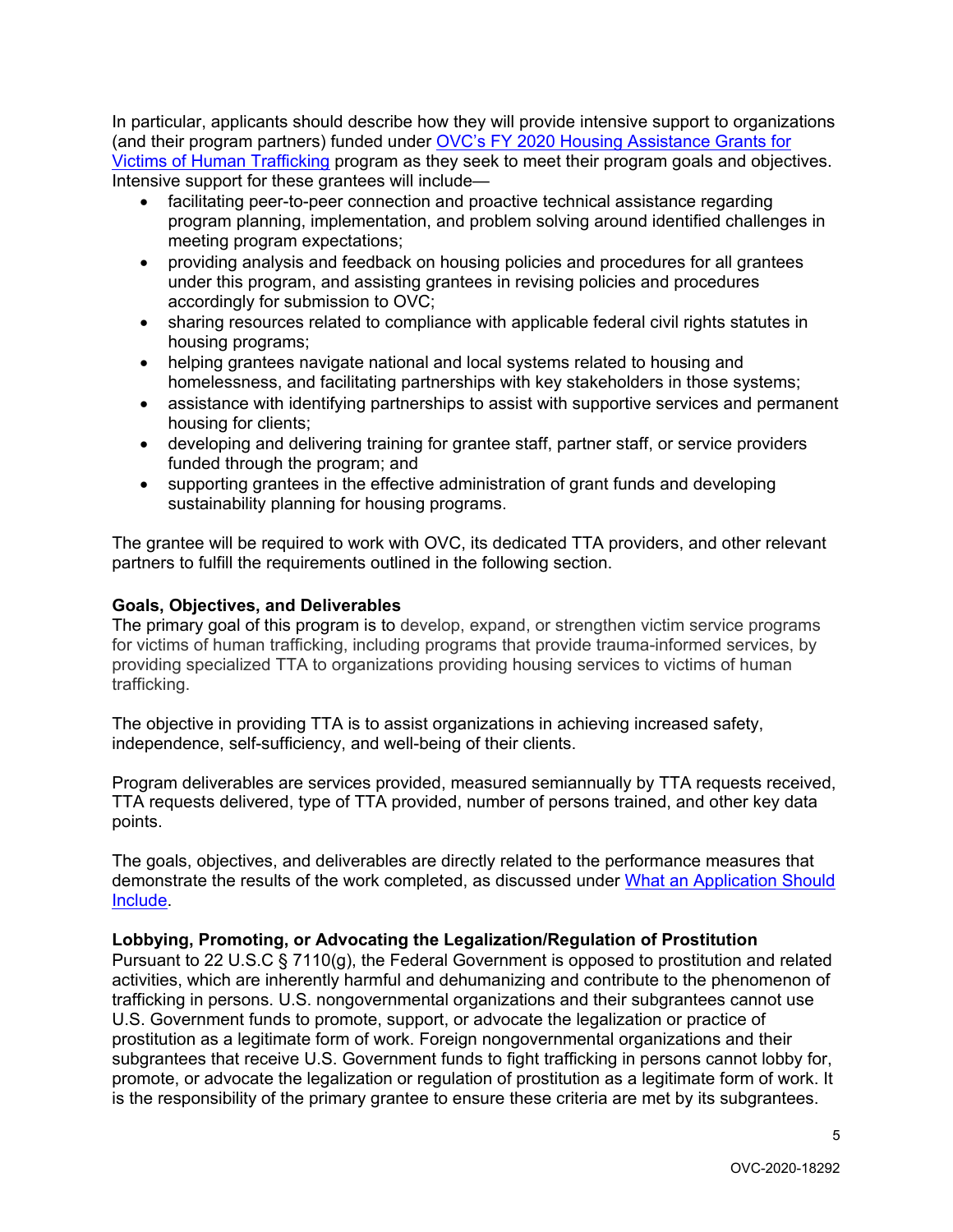### <span id="page-5-0"></span>**Evidence-Based Programs or Practices**

OJP strongly emphasizes the use of data and evidence in policy making and program development in criminal justice, juvenile justice, and crime victim services. For additional information and resources on evidence-based programs or practices, see the [OJP Grant](https://www.ojp.gov/funding/Apply/Resources/Grant-App-Resource-Guide.htm#evidenceBased)  [Application Resource Guide.](https://www.ojp.gov/funding/Apply/Resources/Grant-App-Resource-Guide.htm#evidenceBased)

#### <span id="page-5-1"></span>**Information Regarding Potential Evaluation of Programs and Activities**

Applicants should note that OJP may conduct or support an evaluation of the programs and activities funded under this solicitation. For additional information, see the [OJP Grant](https://www.ojp.gov/funding/Apply/Resources/Grant-App-Resource-Guide.htm#potentialEvaluation) [Application Resource Guide](https://www.ojp.gov/funding/Apply/Resources/Grant-App-Resource-Guide.htm#potentialEvaluation) section, entitled, "Information Regarding Potential Evaluation of Programs and Activities.*"* 

# <span id="page-5-2"></span>**Federal Award Information**

| Maximum number of awards OVC expects to make:                                |                   |
|------------------------------------------------------------------------------|-------------------|
| Estimated maximum dollar amount for each award:                              | up to \$2 million |
| Total amount anticipated to be awarded under solicitation: up to \$2 million |                   |
| Period of Performance start date:                                            | October 1, 2020   |
| Period of Performance duration:                                              | 36 months         |

OVC may, in certain cases, provide additional funding in future years to awards made under this solicitation, through continuation awards. OJP will consider, among other factors, OJP's strategic priorities, a recipient's overall management of the award, and progress of awardfunded work, when making continuation award decisions.

All awards are subject to the availability of appropriated funds and to any modifications or additional requirements that may be imposed by law.

#### <span id="page-5-3"></span>**Type of Award**

OVC expects to make an award under this solicitation as a cooperative agreement, which provides for OJP to have substantial involvement in carrying out award activities. See the "Administrative, National Policy, and Other Legal Requirements" section of the [OJP Grant](https://www.ojp.gov/funding/Apply/Resources/Grant-App-Resource-Guide.htm#otherLegalRequirements)  [Application Resource Guide](https://www.ojp.gov/funding/Apply/Resources/Grant-App-Resource-Guide.htm#otherLegalRequirements) for additional information.

#### <span id="page-5-4"></span>**Financial Management and System of Internal Controls**

Award recipients and subrecipients (including recipients or subrecipients that are pass-through entities) must, as described in the Part 200 Uniform Requirements<sup>[1](#page-5-7)</sup> as set out at 2 C.F.R. 200.303, comply with standards for financial and program management. See [OJP Grant](https://www.ojp.gov/funding/Apply/Resources/Grant-App-Resource-Guide.htm#financialManagement)  [Application Resource Guide](https://www.ojp.gov/funding/Apply/Resources/Grant-App-Resource-Guide.htm#financialManagement) for additional information.

#### <span id="page-5-5"></span>**Budget Information**

#### <span id="page-5-6"></span>**Cost Sharing or Matching Requirement**

A match is not required under this solicitation.

<span id="page-5-7"></span><sup>&</sup>lt;sup>1</sup> The "Part 200 Uniform Requirements" means the DOJ regulation at 2 C.F.R Part 2800, which adopts (with certain modifications) the provisions of 2 C.F.R. Part 200.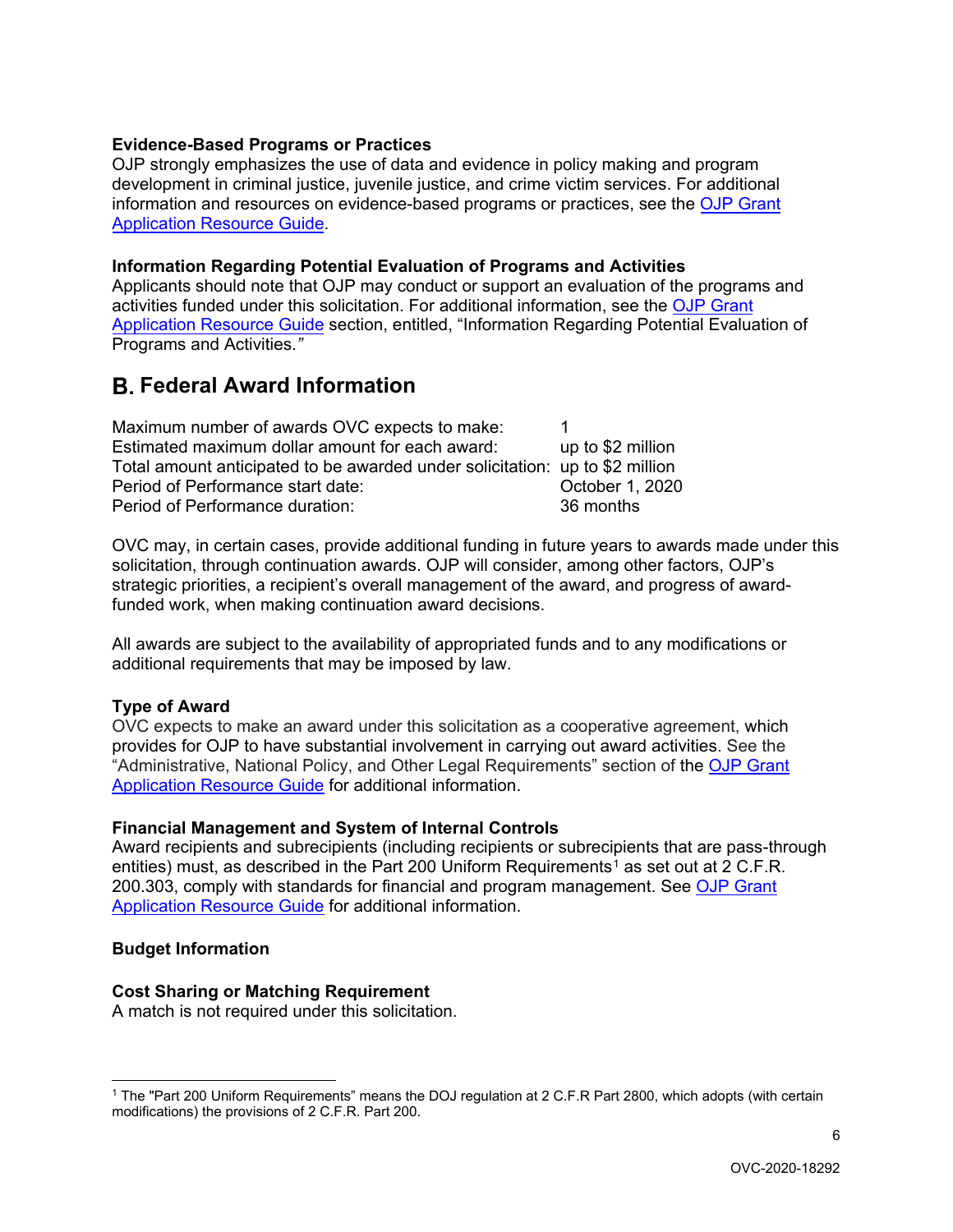**Please see the [OJP Grant Application Resource Guide](https://ojp.gov/funding/Apply/Resources/Grant-App-Resource-Guide.htm) for information on the following:**

- <span id="page-6-0"></span>• **[Pre-agreement Costs \(also known as Pre-award Costs\)](https://www.ojp.gov/funding/Apply/Resources/Grant-App-Resource-Guide.htm#pre-agreement)**
- <span id="page-6-1"></span>• **[Limitation on Use of Award Funds for Employee Compensation; Waiver](https://www.ojp.gov/funding/Apply/Resources/Grant-App-Resource-Guide.htm#UseOfAwardFunds)**
- <span id="page-6-2"></span>• **[Prior Approval, Planning, and Reporting of Conference/Meeting/Training Costs](https://www.ojp.gov/funding/Apply/Resources/Grant-App-Resource-Guide.htm#reportingCosts)**
- <span id="page-6-3"></span>• **[Costs Associated with Language Assistance](https://www.ojp.gov/funding/Apply/Resources/Grant-App-Resource-Guide.htm#languageAssistance) (if applicable)**

# <span id="page-6-4"></span>**Eligibility Information**

For eligibility information, see the title page.

For information on cost sharing or match requirements, see [Section B. Federal Award](#page-5-6)  [Information.](#page-5-6)

# <span id="page-6-5"></span>**Application and Submission Information**

# <span id="page-6-6"></span>**What an Application Should Include**

The following application elements MUST be included in the application submission for an application to meet the basic minimum requirements to advance to peer review and receive consideration for funding: Program Narrative and Budget Detail Worksheet, including the Budget Narrative.

See the "Application Elements and Formatting Instructions" section of the OJP Grant Application [Resource Guide](https://www.ojp.gov/funding/Apply/Resources/Grant-App-Resource-Guide.htm#formatInstructions) for information on, among other things, what happens to an application that does not contain all the specified elements, or that is nonresponsive to the scope of the solicitation*.*

### **1. Application for Federal Assistance (Standard Form (SF)-424)**

The SF-424 is a required standard form used as a cover sheet for submission of preapplications, applications, and related information. See the [OJP Grant Application Resource](https://www.ojp.gov/funding/Apply/Resources/Grant-App-Resource-Guide.htm#completeApplication)  [Guide](https://www.ojp.gov/funding/Apply/Resources/Grant-App-Resource-Guide.htm#completeApplication) for additional information on completing the SF-424.

**Intergovernmental Review:** This solicitation ("funding opportunity") **is not** subject to [Executive Order 12372.](https://www.archives.gov/federal-register/codification/executive-order/12372.html) (In completing the SF-424, an applicant is to answer question 19 by selecting the response that the "Program is not covered by E.O. 12372.")

### **2. Project Abstract**

Include a project abstract that summarizes the proposed project and that includes—

- the legal name of the applicant (the agency, not the individual);
- a list of project partners and their roles in the proposed project;
- a description of TTA services to be provided under the proposed project; and
- the federal amount requested for the 36-month project period. This amount MUST match the total in the Budget Detail Worksheet, including the Narrative, and the federal amount requested on the SF-424.

Project abstracts should be —

- written for a general public audience;
- submitted as a separate attachment, with "Project Abstract" as part of its file name; and
- single-spaced, using 12-point Times New Roman font with 1-inch margins.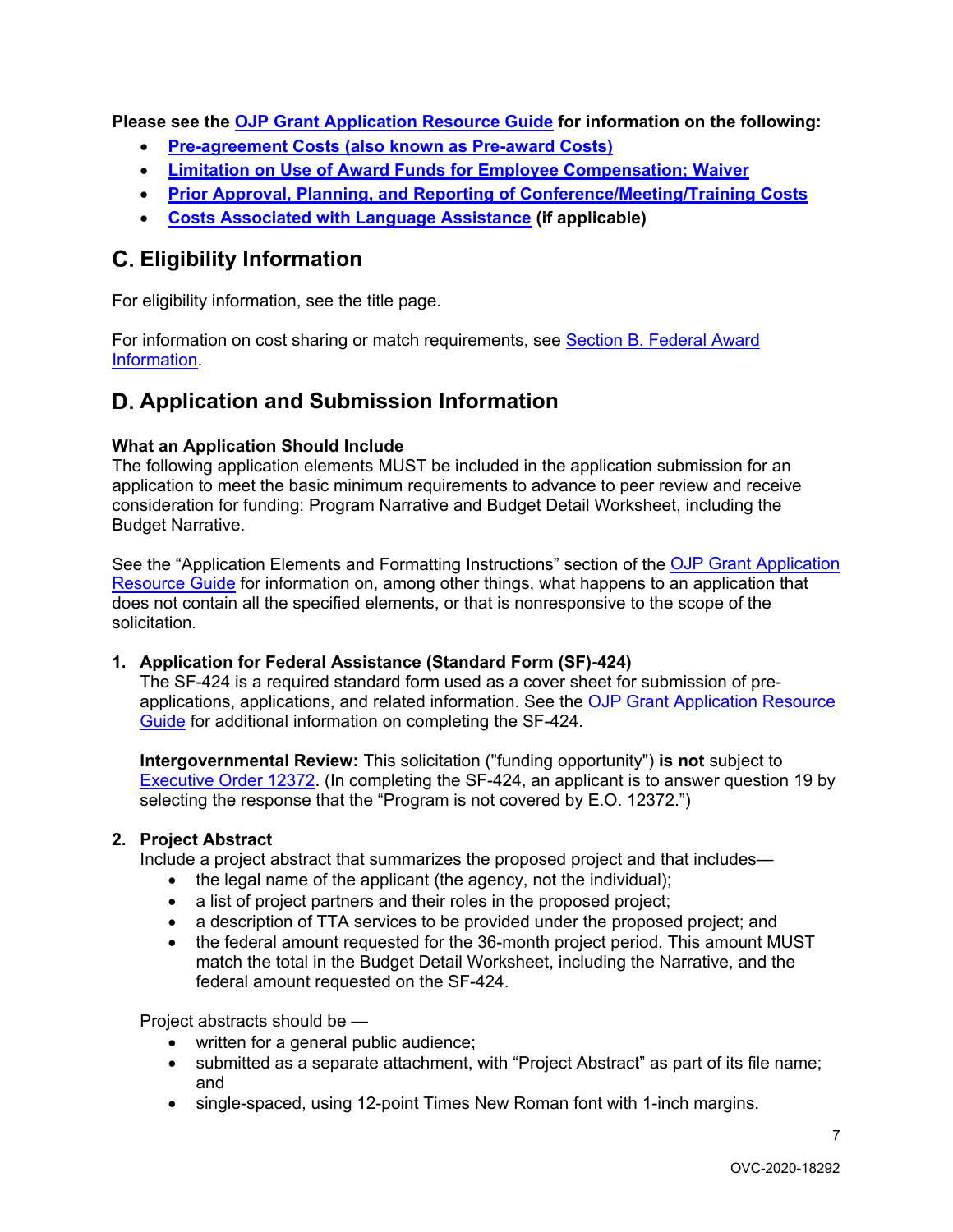# **3. Program Narrative**

The Program Narrative may not exceed 20 pages, and should be double-spaced, using 12 point Times New Roman font with 1-inch margins. If the program narrative fails to comply with these length-related restrictions, OVC may negatively consider such noncompliance in peer review and in final award decisions.

The Program Narrative must include the following four sections:

### **a. Statement of the Problem**

This section must:

- 1. Describe the housing needs of human trafficking victims.
- 2. Describe any data or research in relation to housing for human trafficking victims in the United States, the availability of existing resources, and/or current gaps in housing service provision for trafficking victims. Applicants may use qualitative and quantitative data to describe the problem. Applicants should identify the source of any data or evidence cited. Describe the TTA or resources currently available and the remaining gaps.

### **b. Project Design and Implementation Plan**

The application must provide a clear link between the proposed activities and the need identified in the "Statement of the Problem" section above.

This section must:

- 1. Describe in detail specific activities necessary for accomplishing each goal and objective of the proposed project. Include a timeline that identifies a timeframe for all the tasks and activities to be completed.
- 2. Describe how the applicant will provide proactive technical assistance to OVC human trafficking grantees and provide in-depth consultations or onsite training to grantees selected by OVC. In particular, applicants should describe how they will provide intensive support to organizations (and their program partners) funded under *[OVC's FY 2020 Housing Assistance Grants for Victims of Human Trafficking](https://www.ovc.gov/grants/pdftxt/FY-2020-Housing-Assistance-Grants-for-Victims-of-Human-Trafficking.pdf)*, including
	- i. facilitating peer-to-peer connection and proactive technical assistance regarding program planning, implementation, and problem solving around identified challenges in meeting program expectations;
	- ii. providing analysis and feedback on housing policies and procedures for all grantees under this program and assisting grantees in revising policies and procedures accordingly for submission to OVC;
	- iii. sharing resources related to compliance with applicable federal civil rights statutes in housing programs;
	- iv. helping grantees navigate national and local systems related to housing and homelessness and facilitating partnerships with key stakeholders in those systems;
	- v. assistance with identifying partnerships to assist with supportive services and permanent housing for clients;
	- vi. developing and delivering training for grantee staff, partner staff, or service providers funded through the program; and
	- vii. supporting grantees in the effective administration of grant funds and developing sustainability planning for housing programs.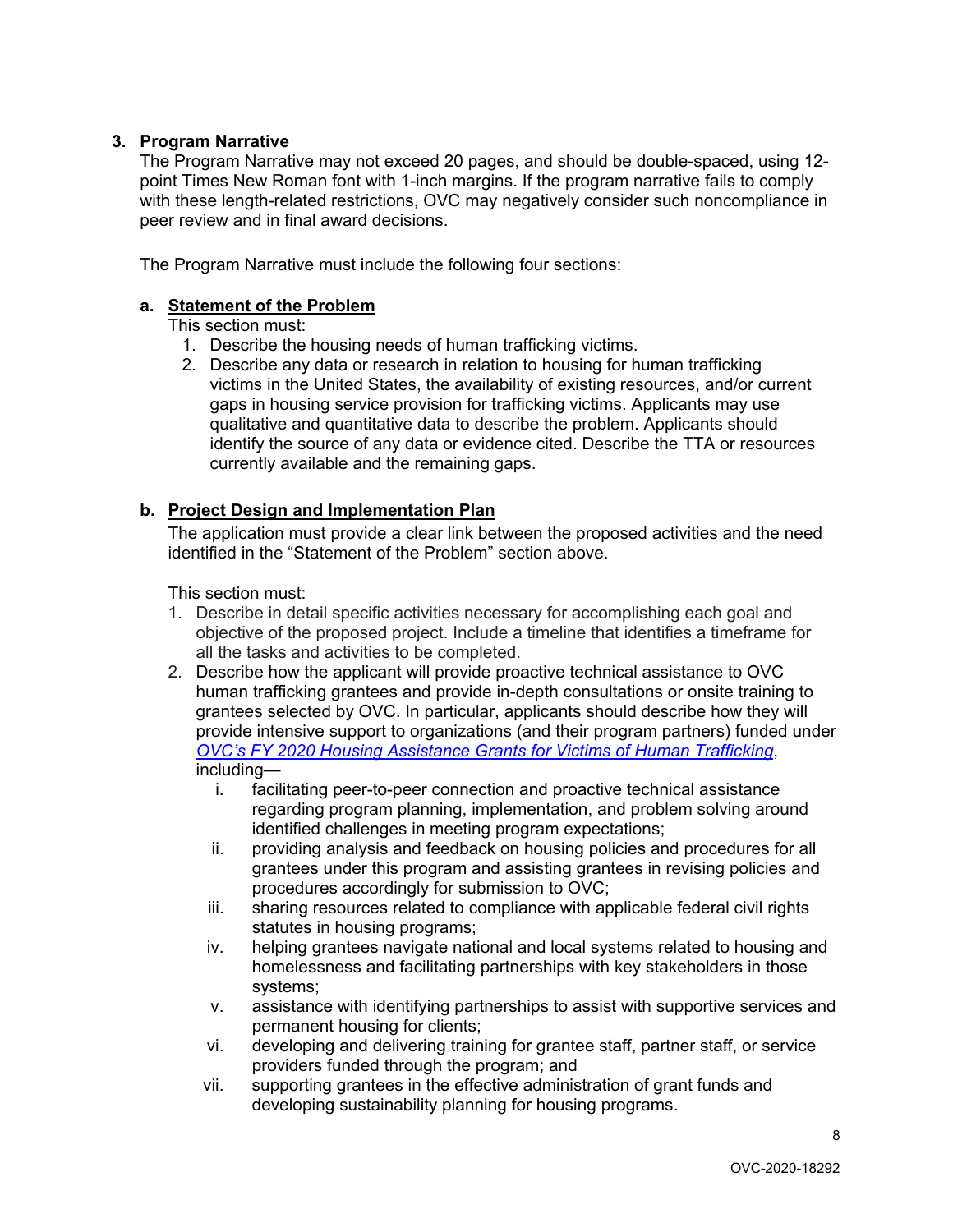- 3. Explicitly address how the proposed project will assist OVC human trafficking grantees and other service providers as they address the housing needs of diverse victims of trafficking, including those specifically highlighted in 22 U.S.C. § 7105(b)(2)(A).
- 4. OVC works closely with federal partners to ensure resource coordination. Applicants should describe existing federally funded trafficking TTA, and work to ensure that the new application does not duplicate existing TTA currently funded by OVC, the U.S. Department of Health and Human Services, the Office on Violence Against Women, or another federal or state office or agency. If there is currently a federally funded trafficking TTA provider focused on the same priority area and serving the same or similar target audience as the applicant's proposal, applicants must document (1) how the new proposal supports different TTA services than those already funded, or provide strong justification why additional funding is needed to fill existing gaps in TTA delivery; and (2) describe how these services will be coordinated.

# **c. Capabilities and Competencies**

- This section must:
- 1. Describe the applicant's experience providing TTA and/or resource development related to human trafficking and housing, and the experience and expertise of key staff members.
- 2. Include position descriptions for all key personnel and resumes as a separate attachment (that will not count against the Program Narrative page restrictions).
- 3. Describe the applicant's access to resources, facilities, and equipment necessary to carry out the TTA or resource development activities described in the Project Design and Implementation Plan section and their experience and capacity to manage federal grant awards.
- 4. Demonstrate the applicant's expertise in services to victims of human trafficking and experience in developing resources that improve an organization's capacity to provide quality services.
- **d. Plan for Collecting the Data Required for this Solicitation's Performance Measures** OJP will require each successful applicant to submit regular performance data that demonstrate the results of the work carried out under the award. The performance data directly relate to the goals, objectives, and deliverables identified under "Goals, Objectives, and Deliverables" in **Section A. Program Description.**

Applicants should visit OJP's performance measurement page at [www.ojp.gov/performance](https://www.ojp.gov/performance) for an overview of performance measurement activities at OJP.

Your response to this section must include the following information:

- 1. A plan for collecting all of the performance measures data required by this solicitation as established in [Appendix A: Performance Measures Table.](#page-13-0)
- 2. A description of the qualification of the key staff who will be responsible for collecting data.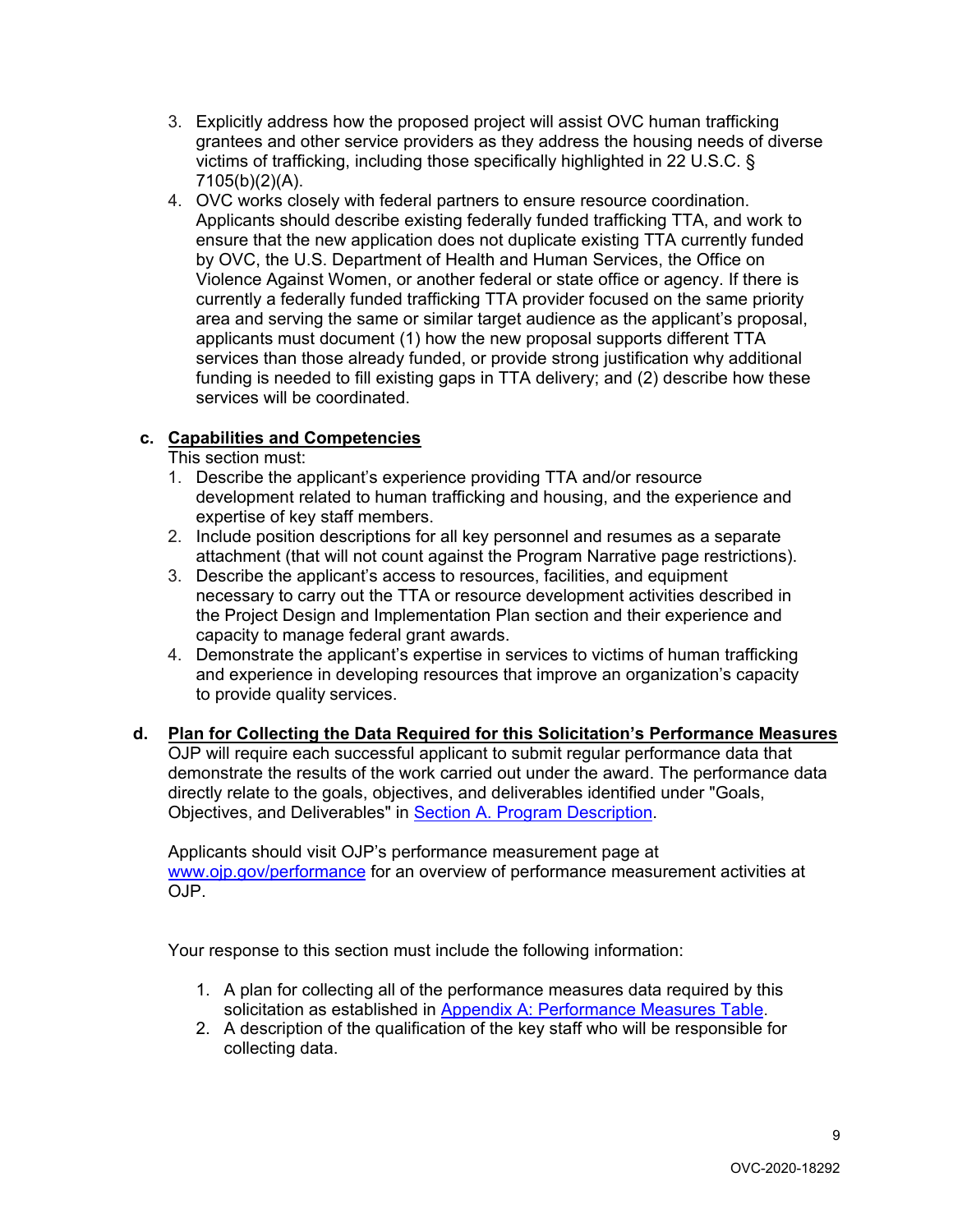The application should demonstrate the applicant's understanding of the performance data reporting requirements for this grant program and detail how the applicant will gather the required data should it receive funding.

Please note that applicants are **not** required to submit performance data with the application. Performance measures information is included as an alert that successful applicants will be required to submit performance data as part of the reporting requirements under an award.

# **Note on Project Evaluations**

An applicant that proposes to use award funds through this solicitation to conduct project evaluations should follow the guidance under Note on Project Evaluations in the [OJP](https://www.ojp.gov/funding/Apply/Resources/Grant-App-Resource-Guide.htm#projectEvaluation)  [Grant Application Resource Guide.](https://www.ojp.gov/funding/Apply/Resources/Grant-App-Resource-Guide.htm#projectEvaluation)

# **4. Budget Information and Associated Documentation**

See the Budget Preparation and Submission Information section of the [OJP Grant](https://www.ojp.gov/funding/Apply/Resources/Grant-App-Resource-Guide.htm#budgetInfo)  [Application Resource Guide](https://www.ojp.gov/funding/Apply/Resources/Grant-App-Resource-Guide.htm#budgetInfo) for details on the Budget Detail Worksheet, and on budget information and associated documentation, such as information on proposed subawards, proposed procurement contracts under awards, and pre-agreement costs.

In preparing its budget, the applicant is to review carefully the following information that details elements that the application is to address and/or include in the Budget Detail Worksheet (and its accompanying narrative information):

- i. Travel for required trainings: The Travel category of the Budget Detail Worksheet should include costs to support the travel of staff to attend trainings related to human trafficking. For each event requiring staff travel, applicants must breakout costs associated with travel, lodging, per diem, and ground transportation. Required trainings for OVC grantees include—
	- the Regional Financial Management Training Seminar sponsored by OJP's Office of the Chief Financial Officer (OCFO), unless the applicant has previously attended this seminar or plans to take the training online. Specific information about the dates and locations of upcoming OCFO events and information about the DOJ Grants Financial Management Online Training can be found at [www.ojp.usdoj.gov/training/training.htm.](http://www.ojp.usdoj.gov/training/training.htm) The Programmatic Point of Contact and Financial Point of Contact are required to complete this training.
	- OVC annual grantee meetings, 2 days each, for up to two staff members per year, subject to change.

The narrative information included as part of the Budget Detail Worksheet should—

- 1. display a clear link between the specific project activities and the proposed budget items and not contain items that are not supported by the program narrative; and
- 2. distinguish clearly between subawards and contracts in allocating any grant funds to other entities. Pursuant to 2 C.F.R. § 200.330, a subaward is for the purpose ofcarrying out a portion of the federal award, such as compensating a partner with which the grantee has a Memorandum of Understanding (MOU), and a contract is for the purpose of obtaining goods and services for the grantee's ownuse.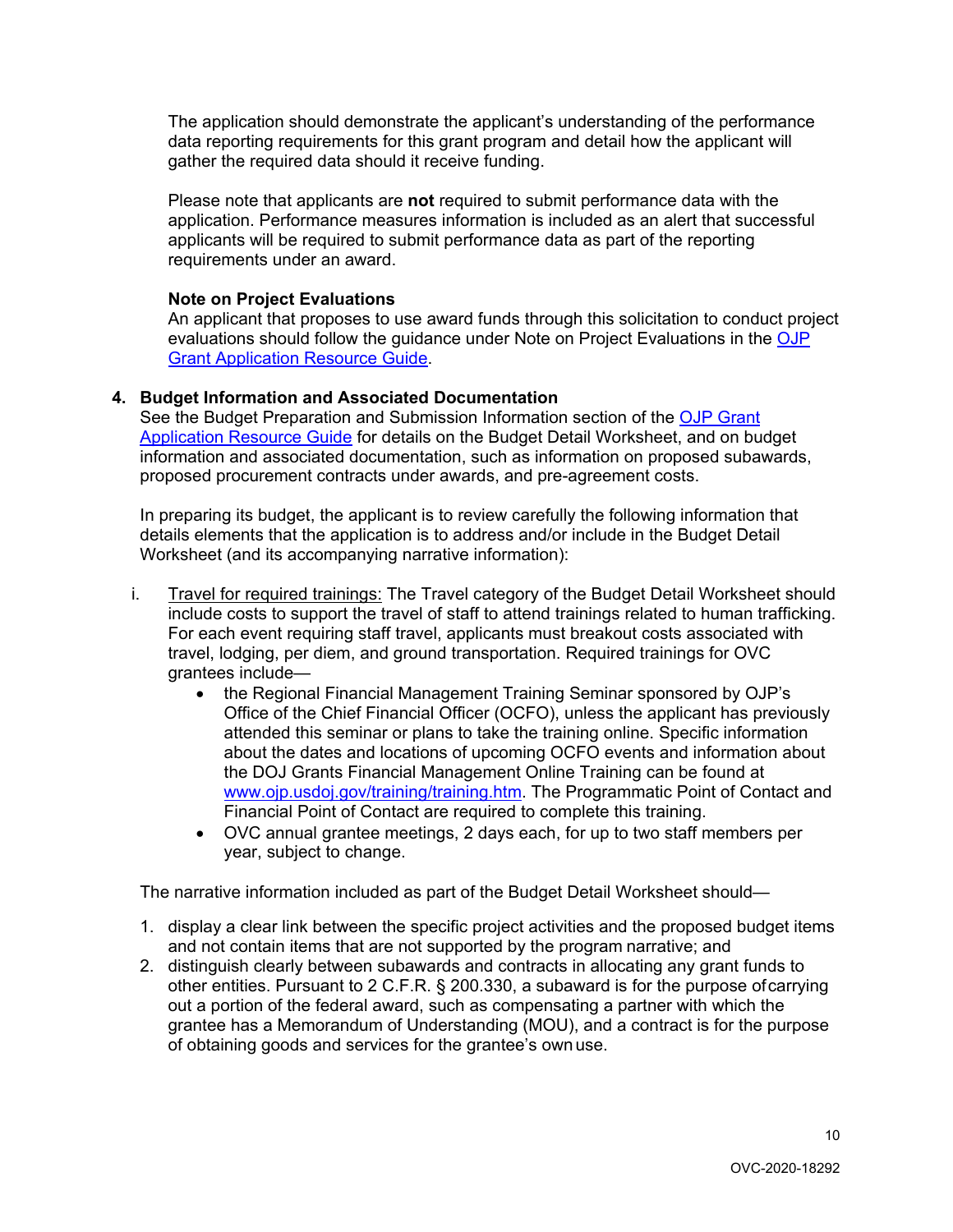**Please see the [OJP Grant Application Resource Guide](https://ojp.gov/funding/Apply/Resources/Grant-App-Resource-Guide.htm) for information on the following:**

- **5. [Indirect Cost Rate Agreement](https://www.ojp.gov/funding/Apply/Resources/Grant-App-Resource-Guide.htm#indirectCosts)**
- **6. [Financial Management and System of Internal Controls Questionnaire \(including](https://www.ojp.gov/funding/Apply/Resources/Grant-App-Resource-Guide.htm#internalControlsQuestionnaire)  [applicant disclosure of high risk status\)](https://www.ojp.gov/funding/Apply/Resources/Grant-App-Resource-Guide.htm#internalControlsQuestionnaire)**
- **7. [Disclosure of Lobbying Activities](https://www.ojp.gov/funding/Apply/Resources/Grant-App-Resource-Guide.htm#lobbyingActivity)**
- **8. [Applicant Disclosure of Pending Applications](https://www.ojp.gov/funding/Apply/Resources/Grant-App-Resource-Guide.htm#applicantDisclosure)**
- **9. [Applicant Disclosure and Justification –](https://www.ojp.gov/funding/Apply/Resources/Grant-App-Resource-Guide.htm#applicantDisclosureHR) DOJ High Risk Grantees[2](#page-10-1) (if applicable)**
- **10. [Disclosure of Process Related to Executive Compensation](https://www.ojp.gov/funding/Apply/Resources/Grant-App-Resource-Guide.htm#processDisclosure)**

# **11. Additional Attachments**

# **a. Service Partner MOUs, Letters of Intent, and Subcontracts/Subgrants**

For services to be provided by project partners, the applicant must name the project partner that will provide the specific service in the program narrative, and include, as an attachment to the application, a subcontract/subgrant, Letter of Intent, or MOU describing the commitment from that organization to perform a specific service, and a description of the fee for the service or cost to the grant for each service. If services are to be provided as in-kind match, pro bono, or at no cost to the grant, this must be clearly stated in the MOU, Letter of Intent, or subcontract/subgrant. MOUs, Letters of Intent, and subcontracts/subgrants must include the following: (1) names of the organizations involved in the agreement; (2) scope of the direct specialized service(s) and other work to be performed under the agreement; (3) duration of the agreement; (4) estimated cost per victim or cost of actual services provided, describing whether it is a fee-for-service, in-kind match, or no cost; (5) whether or not there is a cap on the total amount of the agreement; and (6) whether or not there is a maximum number of victims that may be served under the agreement. If any of the required direct services above are to be provided pro bono or accessed through other government-subsidized or otherwise funded programs, applicants must describe how services will be provided to victims without the use of grant funds. MOUs and Letters of Intent should be submitted as one separate attachment to the application.

### **b. Position Descriptions and Resumes**

Position descriptions and resumes for key positions should be tailored to the applicant to demonstrate qualifications of staff involved in the project.

### <span id="page-10-0"></span>**How To Apply (Grants.gov)**

Applicants must register in and submit applications through [Grants.gov,](https://www.grants.gov/) a primary source to find federal funding opportunities and apply for funding. Find information on how to apply in response to this solicitation in the [OJP Grant Application Resource Guide.](https://www.ojp.gov/funding/Apply/Resources/Grant-App-Resource-Guide.htm#howToApply)

### **Registration and Submission Steps**

Applicants will need the following identifying information when searching for the funding opportunity on Grants.gov:

• 16.320, Services for Trafficking Victims

<span id="page-10-1"></span> $2$  A "DOJ High Risk Grantee" is a recipient that has received a DOJ High Risk designation based on a documented history of unsatisfactory performance, financial instability, management system or other internal control deficiencies, or noncompliance with award terms and conditions on prior awards, or that is otherwise not responsible.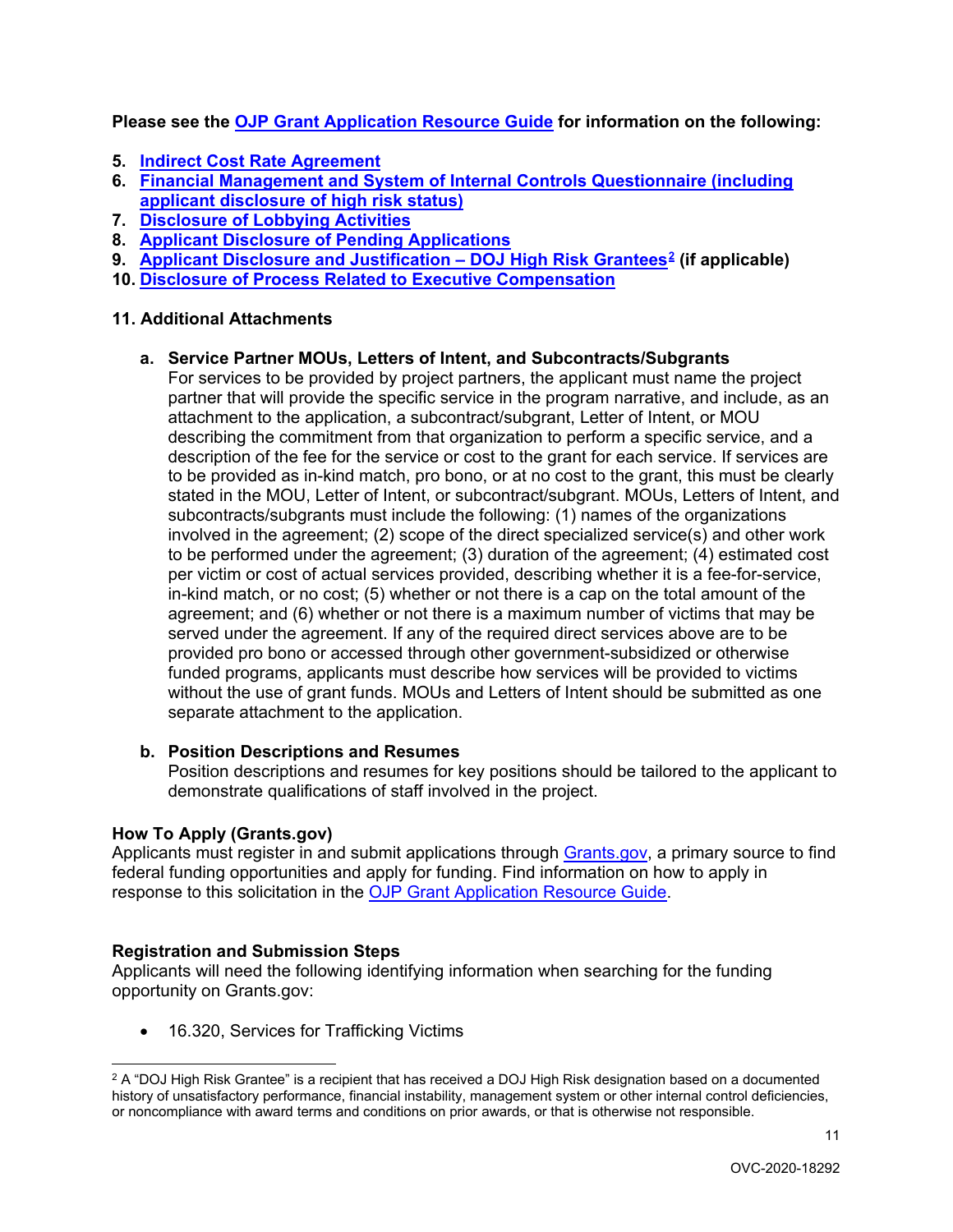• OVC-2020-18292*.*

For information on each registration and submission step, see the OJP Grant Application [Resource Guide.](https://www.ojp.gov/funding/Apply/Resources/Grant-App-Resource-Guide.htm#submissionSteps)

# <span id="page-11-0"></span>**Application Review Information**

# <span id="page-11-1"></span>**Review Criteria**

Applications that meet basic minimum requirements will be evaluated by peer reviewers using the following review criteria.

- 1. Statement of the Problem (10%)
- 2. Project Design and Implementation Plan (45%)
- 3. Capabilities and Competencies (30%)
- 4. Plan for Collecting the Data Required for this Solicitation's Performance Measures (5%)
- 5. Budget (10%): complete, cost effective, and allowable (e.g., reasonable, allocable, and necessary for project activities). Budget narratives should demonstrate generally how applicants will maximize cost effectiveness of grant expenditures. Budget narratives should demonstrate cost effectiveness in relation to potential alternatives and the goals of the project.<sup>[3](#page-11-3)</sup>

### <span id="page-11-2"></span>**Review Process**

OVC reviews the application to make sure that the information presented is reasonable, understandable, measurable, achievable, and consistent with the solicitation. See the [OJP](https://www.ojp.gov/funding/Apply/Resources/Grant-App-Resource-Guide.htm#applicationReview)  Grant [Application Resource Guide](https://www.ojp.gov/funding/Apply/Resources/Grant-App-Resource-Guide.htm#applicationReview) for information on the application review process for this solicitation.

In addition, if OJP anticipates that an award will exceed \$250,000 in federal funds, OJP also must review and consider any information about the applicant that appears in the non-public segment of the integrity and performance system accessible through SAM (currently, the Federal Awardee Performance and Integrity Information System, FAPIIS).

**Important note on FAPIIS:** An applicant, at its option, may review and comment on any information about itself that currently appears in FAPIIS and was entered by a federal awarding agency. OJP will consider any such comments by the applicant, in addition to the other information in FAPIIS, in its assessment of the risk posed by the applicant.

Absent explicit statutory authorization or written delegation of authority to the contrary, all final award decisions will be made by the Assistant Attorney General, who may take into account not only peer review ratings and OVC recommendations, but also other factors as indicated in this section.

<span id="page-11-3"></span> $3$  Generally speaking, a reasonable cost is a cost that, in its nature or amount, does not exceed that which would be incurred by a prudent person under the circumstances prevailing at the time the decision was made to incur the costs.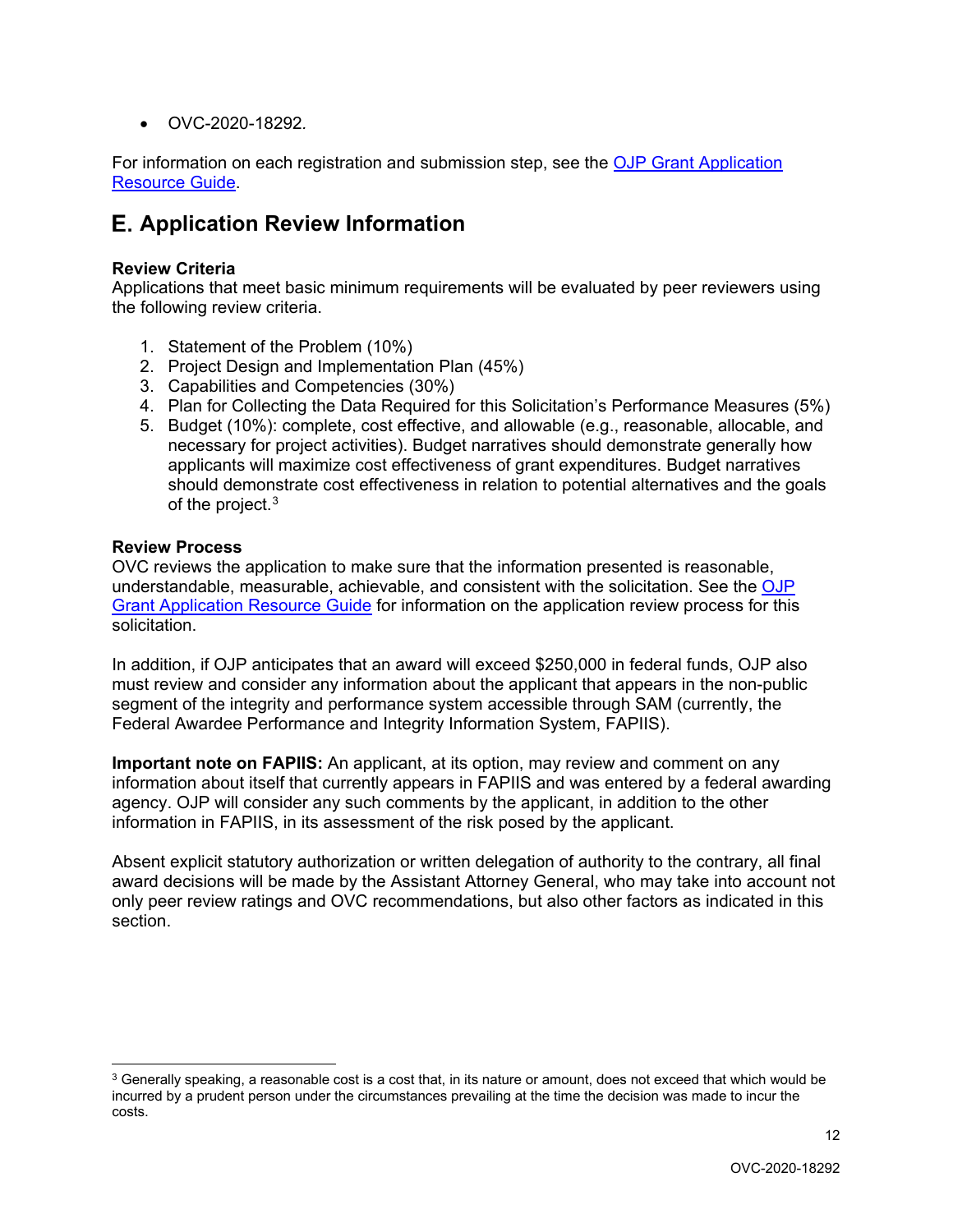# <span id="page-12-0"></span>**Federal Award Administration Information**

**Please see the [OJP Grant Application Resource Guide](https://ojp.gov/funding/Apply/Resources/Grant-App-Resource-Guide.htm) for information on the following:**

# <span id="page-12-1"></span>**[Federal Award Notices](https://www.ojp.gov/funding/Apply/Resources/Grant-App-Resource-Guide.htm#awardNotices)**

# <span id="page-12-2"></span>**[Administrative, National Policy, and Other Legal Requirements](https://www.ojp.gov/funding/Apply/Resources/Grant-App-Resource-Guide.htm#otherLegalRequirements)**

If selected for funding, in addition to implementing the funded project consistent with the OJPapproved application, the recipient must comply with all award conditions, and all applicable requirements of federal statutes and regulations (including applicable requirements referred to in the assurances and certifications executed in connection with award acceptance).

For additional information on these legal requirements, see the "Administrative, National Policy, and Other Legal Requirements" section in the [OJP Grant Application Resource Guide.](https://www.ojp.gov/funding/Apply/Resources/Grant-App-Resource-Guide.htm#otherLegalRequirements)

# <span id="page-12-3"></span>**[Information Technology \(IT\) Security Clauses](https://www.ojp.gov/funding/Apply/Resources/Grant-App-Resource-Guide.htm#securityClauses)**

### <span id="page-12-4"></span>**General Information About [Post-Federal Award Reporting Requirements](https://www.ojp.gov/funding/Apply/Resources/Grant-App-Resource-Guide.htm#awardReportingRequirements)**

In addition to the deliverables described in Section A. Program Description, any recipient of an award under this solicitation will be required to submit certain reports and data.

Required reports. Recipients typically must submit quarterly financial reports, semi-annual progress reports, final financial and progress reports, and, if applicable, an annual audit report in accordance with the Part 200 Uniform Requirements or specific award conditions. Future awards and fund drawdowns may be withheld if reports are delinquent. (In appropriate cases, OJP may require additional reports.)

See the [OJP Grant Application Resource Guide](https://www.ojp.gov/funding/Apply/Resources/Grant-App-Resource-Guide.htm#awardReportingRequirements) for additional information on specific postaward reporting requirements, including performance measures data.

# <span id="page-12-5"></span>**Federal Awarding Agency Contact(s)**

For OJP contact(s), see page 2.

<span id="page-12-6"></span>For contact information for Grants.gov, see page 2.

# **Other Information**

**Please see the [OJP Grant Application Resource Guide](https://ojp.gov/funding/Apply/Resources/Grant-App-Resource-Guide.htm) for information on the following:**

- <span id="page-12-7"></span>• **[Freedom of Information and Privacy Act \(5 U.S.C. 552 and 5 U.S.C. 552a\)](https://www.ojp.gov/funding/Apply/Resources/Grant-App-Resource-Guide.htm#foia)**
- <span id="page-12-8"></span>• **[Provide Feedback to OJP](https://www.ojp.gov/funding/Apply/Resources/Grant-App-Resource-Guide.htm#feedback)**

13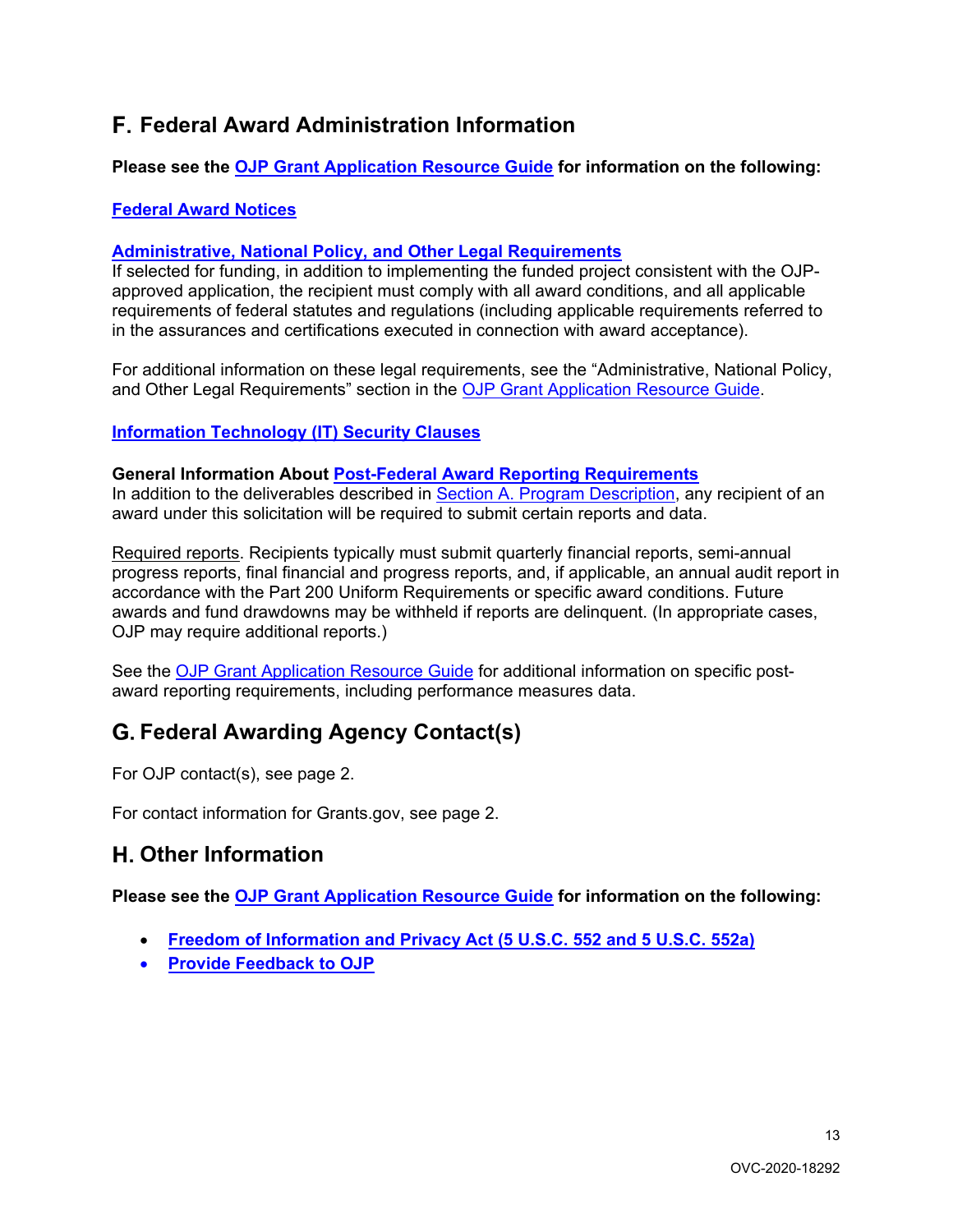<span id="page-13-0"></span>

| <b>Objective</b>                                                                              | <b>Performance Measure(s)</b>                                                                                   | <b>Description</b>                                                                                                                                 |
|-----------------------------------------------------------------------------------------------|-----------------------------------------------------------------------------------------------------------------|----------------------------------------------------------------------------------------------------------------------------------------------------|
|                                                                                               |                                                                                                                 |                                                                                                                                                    |
| Increase capacity of<br>victim service providers<br>and affiliated<br>stakeholders to improve | Number of TTA requests<br>received.                                                                             | Number and type of requests for TTA,<br>broken down by topic and type of<br>provider.                                                              |
| quality and quantity of<br>housing services offered<br>to trafficking survivors.              | Number of trainings completed,<br>and service providers and<br>persons seeking training who<br>were not served. | Number and type of requests for TTA<br>not filled, by topic, type of provider,<br>and reason.                                                      |
|                                                                                               |                                                                                                                 | Method of TTA provided, including,<br>but not limited to, document reviews,<br>telephone calls, webinars, site visits,<br>and conference sessions. |
|                                                                                               |                                                                                                                 | Number and type of TTA referred to<br>other TTA providers.                                                                                         |
|                                                                                               |                                                                                                                 | Number of professionals trained, by<br>topic, type of provider, and method.                                                                        |
|                                                                                               | Number of TTA recipients who<br>implemented one or more<br>policies or practices as a result                    | Number and type of policies or<br>practices implemented.                                                                                           |
|                                                                                               | of TTA received.<br>Recipients' input on TTA                                                                    | Surveys, evaluation forms, or other<br>type of tool to assess the quality of<br>TTA delivered.                                                     |
|                                                                                               | provided.                                                                                                       |                                                                                                                                                    |
| Improve victim service<br>providers' knowledge on<br>housing and human                        | Number of TTA recipients that<br>reported applying knowledge<br>acquired through trainings                      | Number of professionals trained, by<br>topic, type of provider, and method.                                                                        |
| trafficking.                                                                                  | received.                                                                                                       | Number of TTA recipients reporting<br>that policies or practices were<br>implemented as a result of TTA.                                           |
| Conduct training for<br>professionals to improve<br>their ability to identify                 | Number of training events<br>conducted.                                                                         | Number of professionals trained, by<br>topic, type of provider, and method.                                                                        |
| and respond to victims.                                                                       | Number of participants who<br>attended training.                                                                | Number of TTA recipients reporting<br>that policies or practices were<br>implemented as a result of TTA.                                           |
|                                                                                               |                                                                                                                 | Number of victims of human trafficking<br>accurately identified as a result of TTA<br>provided.                                                    |
|                                                                                               |                                                                                                                 | Number and type of referrals to legal<br>assistance and social services<br>reported as a result of TTA received.                                   |

# **Appendix A: Performance Measures Table**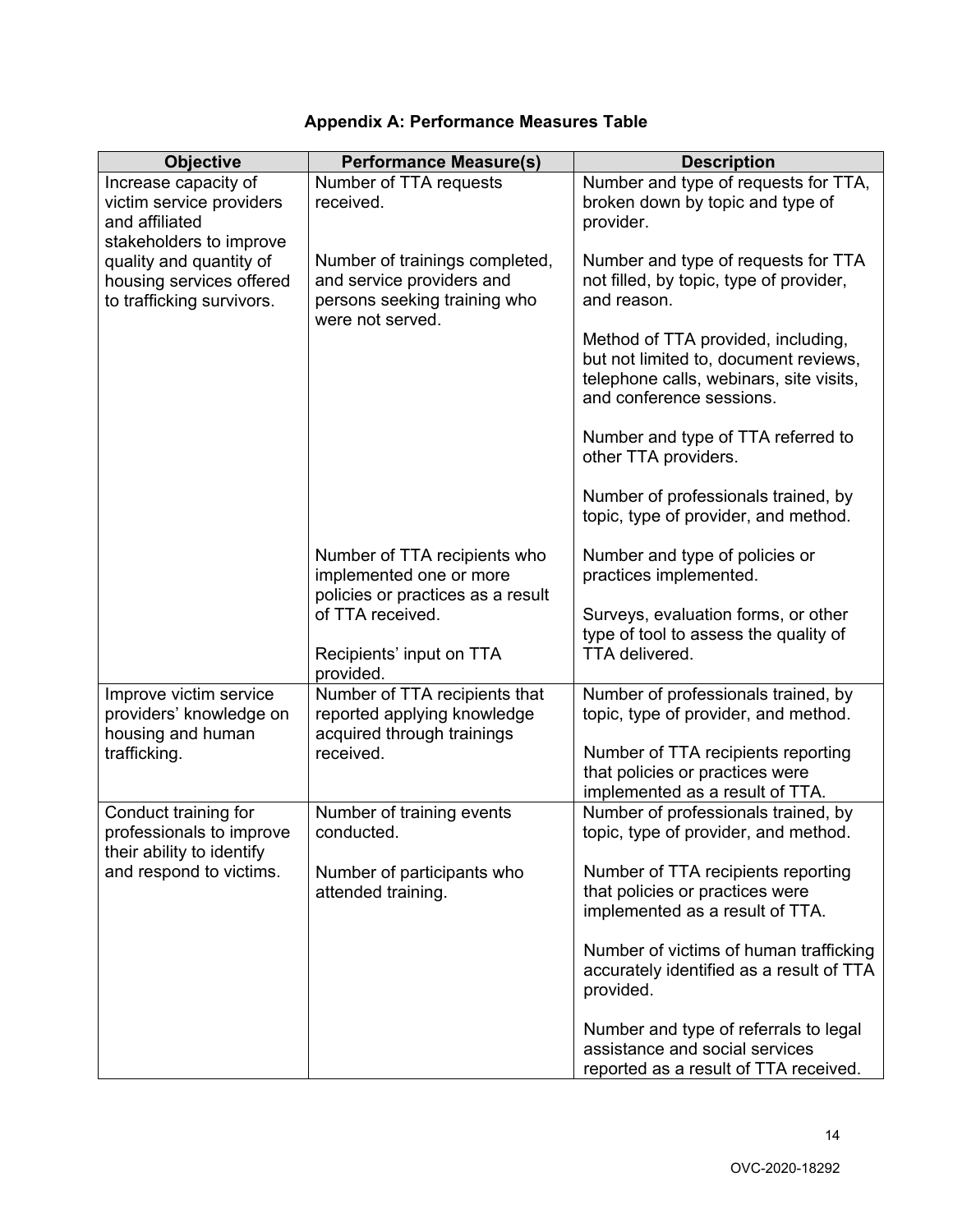#### <span id="page-14-0"></span>**Appendix B: Application Checklist OVC FY 2020 Specialized Training and Technical Assistance on Housing for Victims of Human Trafficking**

This application checklist has been created as an aid in developing an application.

# **What an Applicant Should Do:**

# *Prior to Registering in Grants.gov:* □ Acquire a DUNS Number (see [OJP Grant Application Resource Guide\)](https://www.ojp.gov/funding/Apply/Resources/Grant-App-Resource-Guide.htm#howToApply) □ Acquire or renew registration with SAM (see [OJP Grant Application Resource Guide\)](https://www.ojp.gov/funding/Apply/Resources/Grant-App-Resource-Guide.htm#howToApply) *To Register with Grants.gov*: □ Acquire AOR and Grants.gov username/password (see [OJP Grant Application Resource Guide\)](https://www.ojp.gov/funding/Apply/Resources/Grant-App-Resource-Guide.htm#howToApply) □ Acquire AOR confirmation from the E-Biz POC (see [OJP Grant Application Resource Guide\)](https://www.ojp.gov/funding/Apply/Resources/Grant-App-Resource-Guide.htm#howToApply) *To Find Funding Opportunity:* □ Search for the Funding Opportunity on Grants.gov (see [OJP Grant Application Resource Guide\)](https://www.ojp.gov/funding/Apply/Resources/Grant-App-Resource-Guide.htm#howToApply) □ Access Funding Opportunity and Application Package (see [OJP Grant Application Resource Guide\)](https://www.ojp.gov/funding/Apply/Resources/Grant-App-Resource-Guide.htm#howToApply) □ Sign up for Grants.gov email [notifications](https://www.grants.gov/web/grants/manage-subscriptions.html) (optional) □ Read [Important Notice: Applying for Grants in Grants.gov](https://ojp.gov/funding/Apply/Grants-govInfo.htm) □ Read OJP policy and guidance on conference approval, planning, and reporting available at [ojp.gov/financialguide/DOJ/PostawardRequirements/chapter3.10a.htm](https://ojp.gov/financialguide/DOJ/PostawardRequirements/chapter3.10a.htm) (see [OJP Grant Application Resource Guide\)](https://www.ojp.gov/funding/Apply/Resources/Grant-App-Resource-Guide.htm#reportingCosts) *After Application Submission*, *Receive Grants.gov Email Notifications That:*

- $\Box$  (1) application has been received,
- $\Box$  (2) application has either been successfully validated or rejected with errors

(see [OJP Grant Application Resource Guide\)](https://www.ojp.gov/funding/Apply/Resources/Grant-App-Resource-Guide.htm#submissionSteps)

*If No Grants.gov Receipt, and Validation or Error Notifications Are Received:*

 $\Box$  contact OVC regarding experiencing technical difficulties  $($ see page 2)

# **Overview of Post-Award Legal Requirements**:

□ Review the "Overview of Legal Requirements Generally Applicable to OJP Grants and [Cooperative Agreements -](https://ojp.gov/funding/Explore/LegalOverview2020/index.htm) FY 2020 Awards" in the [OJP Funding Resource Center.](https://www.ojp.gov/funding/index.htm)

# **Scope Requirement:**

 $\Box$  The federal amount requested is within the allowable limit of \$2 million.

**Eligibility Requirement:** For eligibility information, see the title page.